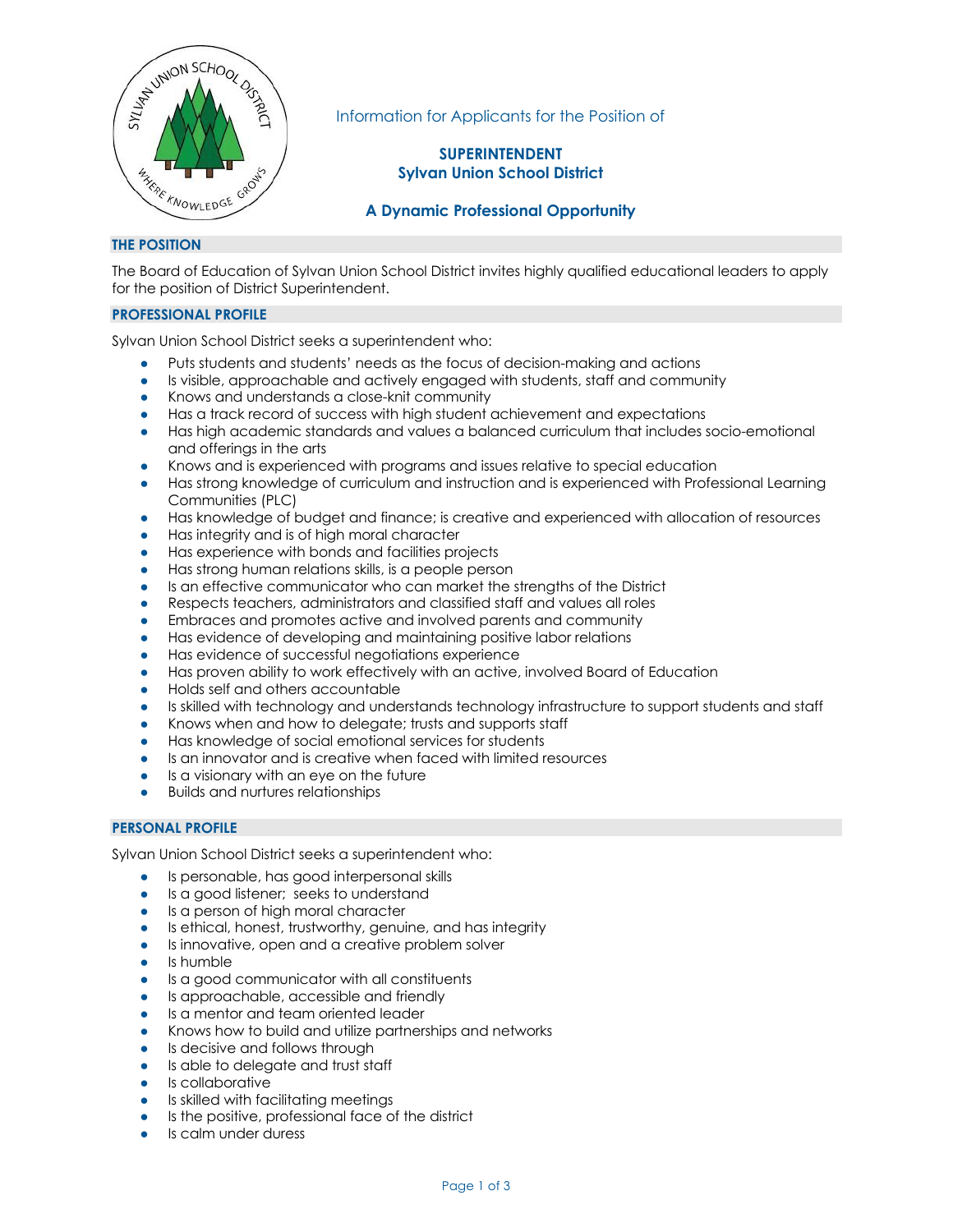### **DESIRED EDUCATION/EXPERIENCE (PREFERRED)**

- Masters degree or higher with a record of continuous learning
- An educator with K-8 experience
- A strong fiscal background and understanding of the budget
- A record of focusing on students and improving achievement in a diverse community
- Experience as a teacher, principal and experience as a central office administrator

#### **SELECTION PROCESS**

The Board of Education has retained Consultant Sally Frazier, Ed.D. of Leadership Associates to recruit qualified candidates. The consultant will screen applications and recommend candidates to the Board for interviews and further consideration. Any contact with board members, in an attempt to influence the selection process, will be considered a breach of professional ethics. Finalists will have an opportunity to familiarize themselves with the community and schools. Board members reserve the right to visit the District and communities of a candidate prior to a final decision.

## **SALARY AND CONTRACT**

The salary will be competitive and based upon qualifications and experience. A multi-year contract will be considered.

### **APPLICATION REQUIREMENTS**

To be considered, the candidate must provide:

- A fully completed application form
- A letter of application
- A resume
- Three professional references
- Verification of degrees and credentials (finalists only)

*All materials will be acknowledged and treated confidentially*

#### **THE DISTRICT**

The mission of Sylvan Union School District is to provide a dynamic, broad-based education that prepares each child to be a contributing member of society. The mission is carried out through our commitment to Professional Learning Communities that provide our community an ongoing process in which educators work collaboratively in recurring cycles of collective inquiry and action research to achieve better results for the students they serve. Professional learning communities operate under the assumption that the key to improved learning for students is continuous job-embedded learning for educators.

Sylvan Union School District has about 8000 Transitional Kindergarten through 8th grade students attending the district's ten elementary schools and three middle schools. The District offers a STEAM, project-based learning program at Sylvan Elementary. In square miles, Sylvan USD is the third largest school district in Stanislaus County covering over 22 square miles and spans a part of the City of Riverbank, the City of Modesto, and some unincorporated areas of Stanislaus County. The district also includes 1 childcare center and other special services. The District's Food Services Department provides services/meals to eight Stanislaus County Office of Education Head Start Programs, 1-Central CA Child Development Services, after school program snacks, and a seamless Summer Feeding Program. SUSD employs more than 900 full and part-time employees.

#### **THE COMMUNITY**

Sylvan Union School District is situated in the City of Modesto. Its central location is within a short drive of the ocean, mountains and some of the nation's most renowned parks. Day trip options from the area include San Francisco, Sacramento, and Yosemite National Park among many others.

The mild climate makes outdoor activities enjoyable year-round. Modesto and the surrounding areas (Stanislaus County) are in the heart of one of the greatest agricultural areas in the nation, the fertile San Joaquin Valley. Dairy products, nuts, fruits, wine grapes, and poultry products are some of the top commodities. In early spring, the beautiful orchards are in full bloom; while November brings a bountiful harvest season.